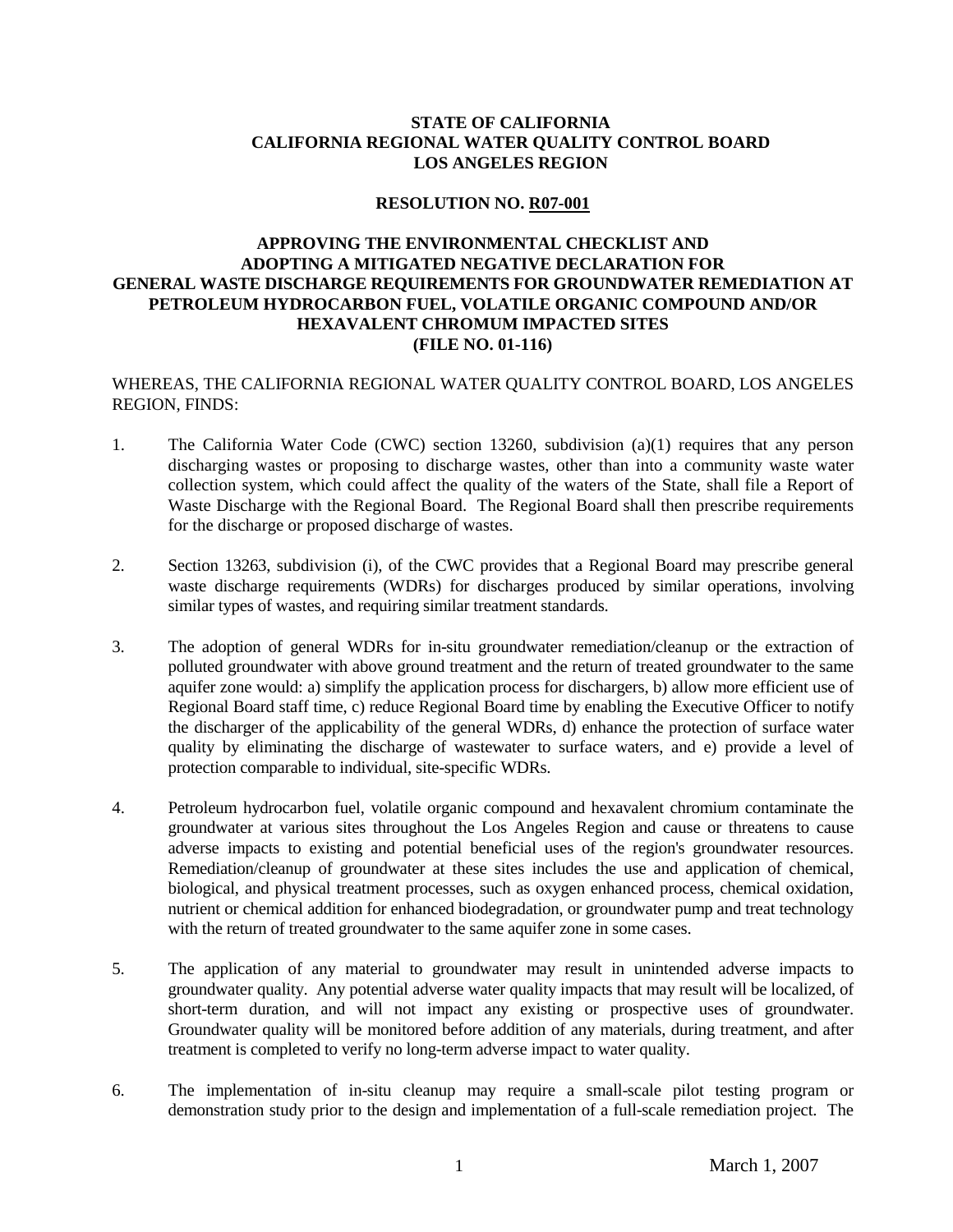discharges from the pilot test programs or demonstration study are also covered under the general WDRs.

- 7. The Regional Board adopted a revised Water Quality Control Plan (Basin Plan) for the Los Angeles Region on June 13, 1994. The Basin Plan contains water quality objectives and lists the beneficial uses of groundwater in the Los Angeles Region. Beneficial uses of groundwater in the Los Angeles Region include, among others: municipal and domestic supply, industrial service and process supply, agricultural supply and groundwater recharge. Beneficial uses for individual Hydrologic Subareas are specified in the Basin Plan.
- 8. The general WDRs are applicable to groundwater remediation at petroleum hydrocarbon fuel, volatile organic compound and hexavalent chromium impacted sites in the Los Angeles Region. Depending on the Report of Waste Discharge submitted by a discharger seeking coverage under the general WDRs, the Executive Officer determined the annual fee based on the threat to water quality and complexity of the discharge. The general WDRs to regulate groundwater discharges that have a threat to water quality of Category 3 and Complexity rating of A for a combined rating of 3-A.
- 9. Discharges with a rating of 3-A contain pollutants that could degrade water quality or cause a minor impairment of designated beneficial uses within the application area of the receiving groundwater. The discharges covered by these requirements will have a groundwater monitoring program to comply with requirements prescribed in the general WDRs.
- 10. The release of petroleum hydrocarbon fuel, volatile organic compound and hexavalent chromium at sites within the Los Angeles Region affects shallow perched groundwater resources. Many of the shallow perched groundwater zones contain general mineral content (total dissolved solids, chloride and sulfate, etc.), which are considered to be naturally occurring and not the result of pollution, that exceed Basin Plan Objectives for these constituents. The re-injection or infiltration of treated groundwater that exhibits general mineral content that is naturally occurring and exceeds Basin Plan Objectives may be returned to the same groundwater formations from which it is withdrawn, with concentrations not exceeding the original background concentrations for the site.
- 11. Treated groundwater that exhibits general mineral content that is naturally occurring and exceeds Surface Water Basin Plan Objectives must be treated prior to discharge into surface waters under a separate National Pollutant Discharge Elimination System (NPDES) Permit.
- 12. The requirements contained in this Order were established by considering, and are consistent with, all the water quality control policies, plans, and regulations mentioned above and, if they are met, will protect and maintain the existing beneficial uses of the receiving groundwater.
- 13. The permitted discharge is consistent with the antidegradation provisions of State Water Resources Control Board Resolution No. 68-16 (Anti-degradation Policy). The impact on existing water quality will not be significant in comparison to individual WDRs, and the general WDRs will improve the quality of the affected groundwater.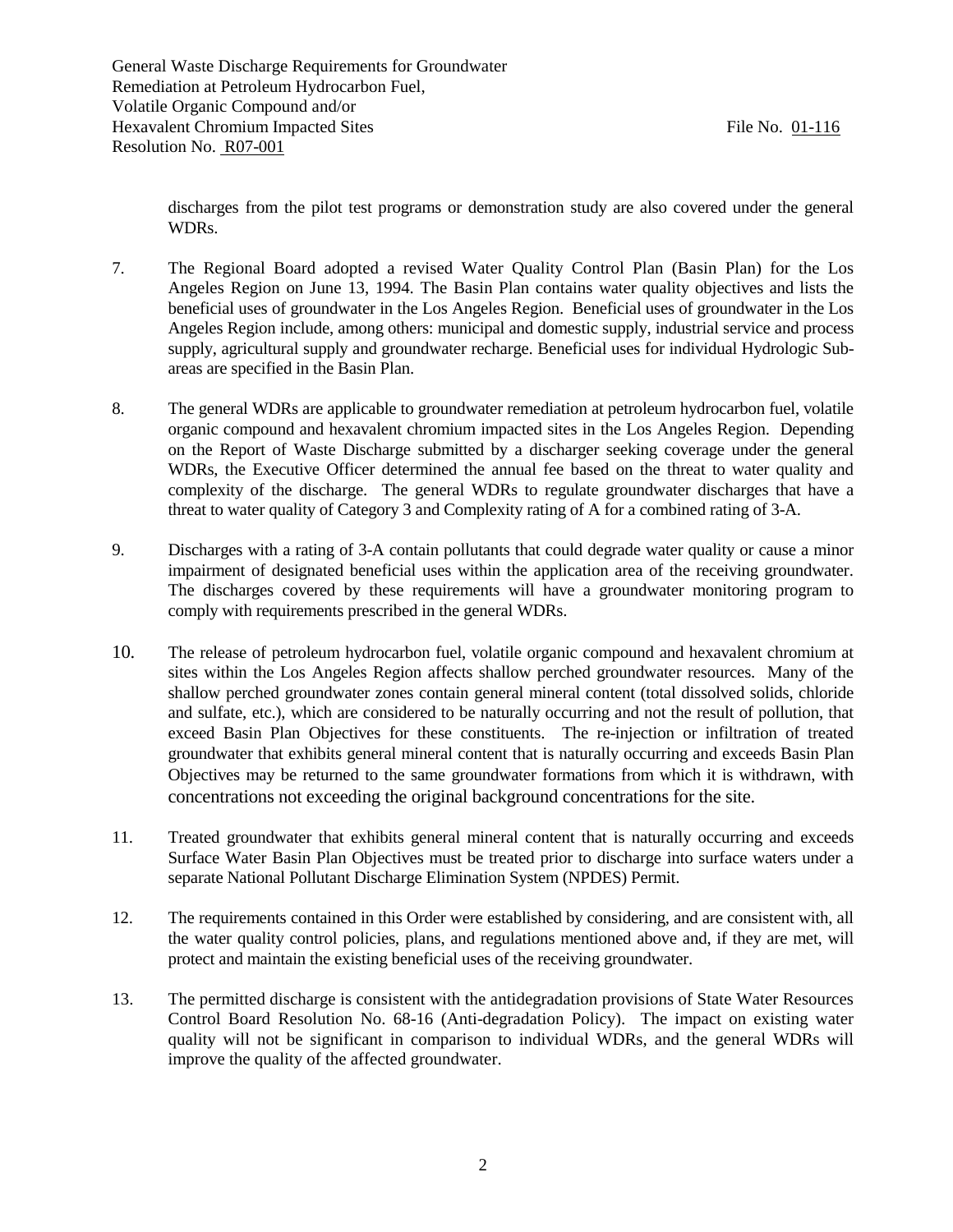- 14. These general WDRs are not intended to alter or supersede any existing restrictions or working arrangements relating to cleanup cases with local governmental agencies.
- 15. In accordance with the Governor's Executive Order requiring any proposed activity be reviewed to determine whether such activity will cause additional energy usage, this Regional Board has determined that implementation of these general WDRs will not result in a change in energy usage exceeding what would be used if site specific WDRs were issued for cleanup at these sites.
- 16. The Regional Board has notified the applicant and interested agencies and persons of its intent to prescribe general WDRs for the discharges covered under these general WDRs and has provided them with an opportunity to submit their written views and recommendations. The Regional Board, in a public meeting, heard and considered all comments pertaining to the discharge(s) and to the tentative requirements.
- 17. This Regional Board has assumed lead agency role for this project under the California Environmental Quality Act and has conducted an Initial Study (in the format of an expanded Environmental Checklist) in accordance with Title 14, California Code of Regulations, Section 15063, entitled Guidelines for Implementation of the California Environmental Quality Act. Based on the Initial Study, the Regional Board prepared a Mitigated Negative Declaration that the project will not have a significant adverse effect on the environment.
- 18. Copies of the Environmental Checklist and proposed Mitigated Negative Declaration were transmitted to all agencies and persons known to be interested in the matter.
- 19. All comments received have been addressed by Regional Board staff. The Regional Board considered all testimony and evidence at a public hearing held on March 1, 2007, at the Metropolitan Water District Headquarters Office located at 700 North Alameda Street, Los Angeles, California and good cause was found to approve the Environmental Checklist and adopt a Mitigated Negative Declaration.

### THEREFORE BE IT RESOLVED THAT:

- 1. This Regional Board hereby approves the Environmental Checklist and adopts the Mitigated Negative Declaration for the General Waste Discharge Requirements for Groundwater Remediation at Petroleum Hydrocarbon Fuel, Volatile Organic Compound and Hexavalent Chromium Impacted Sites.
- 2. A copy of this Resolution shall be forwarded to the State Water Resources Control Board.
- 3. A copy of this Resolution shall be forwarded to all interested parties.
- 4. The application of chemical, biological and physical treatment processes, such as oxygen enhanced process, chemical oxidation, chemical reduction, nutrient or chemical addition for enhanced biodegradation or groundwater pump and treat discharges shall conform with all the requirements, conditions, provisions and limitations set forth in the Order No. R4-2007-0019.